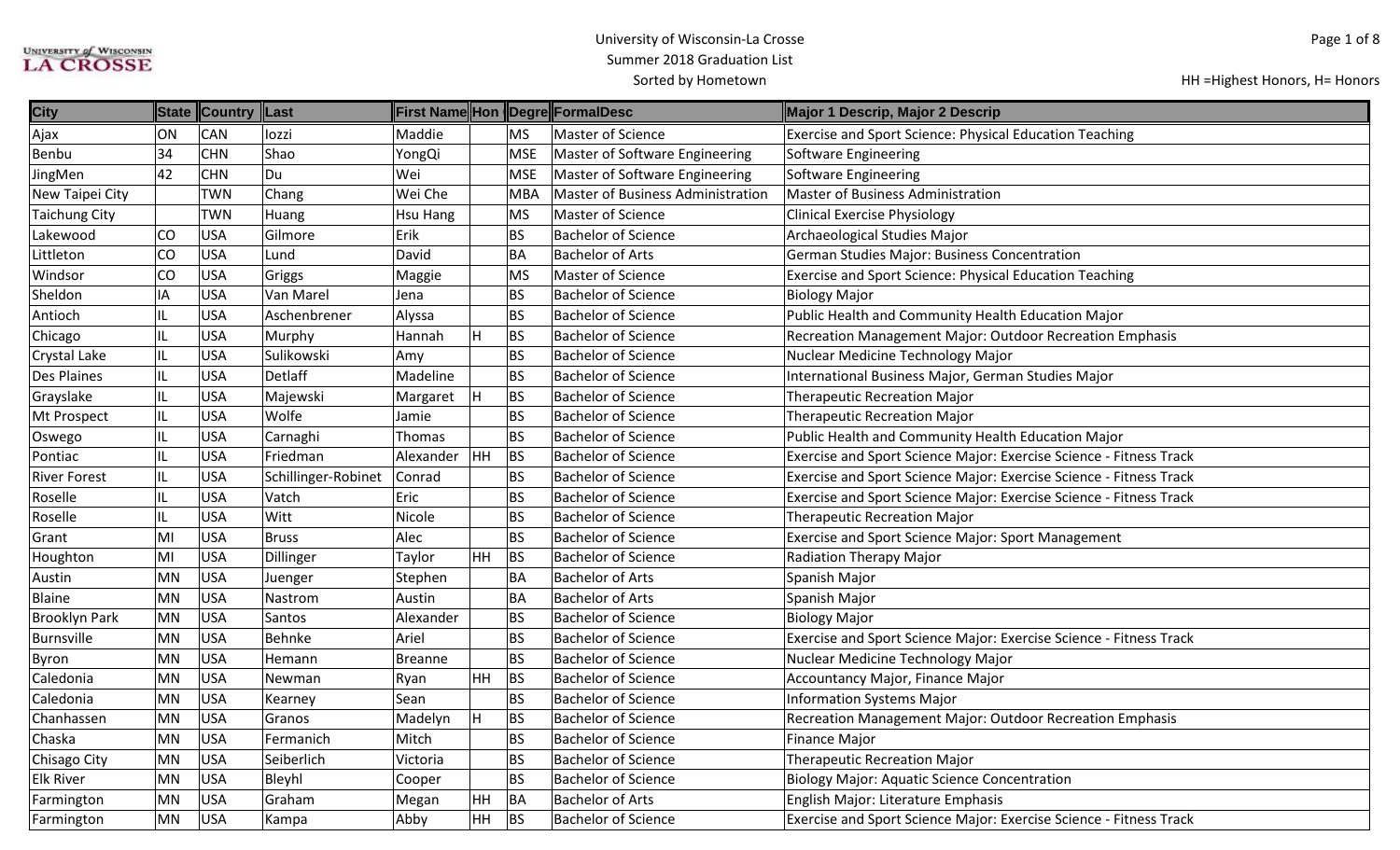| <b>City</b>            |           | State Country Last |                 |                |           |            | First Name Hon Degre FormalDesc | Major 1 Descrip, Major 2 Descrip                                    |
|------------------------|-----------|--------------------|-----------------|----------------|-----------|------------|---------------------------------|---------------------------------------------------------------------|
| Jordan                 | <b>MN</b> | <b>USA</b>         | Robinson        | Rebecca        | HH        | <b>BS</b>  | <b>Bachelor of Science</b>      | Public Health and Community Health Education Major                  |
| La Crescent            | <b>MN</b> | <b>USA</b>         | <b>Boldt</b>    | Jolene         |           | <b>MS</b>  | <b>Master of Science</b>        | Biology: Nurse Anesthesia Concentration                             |
| La Crescent            | MN        | <b>USA</b>         | Glover          | Reese          |           | <b>MS</b>  | Master of Science               | <b>Clinical Exercise Physiology</b>                                 |
| Lakeville              | <b>MN</b> | <b>USA</b>         | Dubinsky        | Molly          |           | <b>BS</b>  | <b>Bachelor of Science</b>      | <b>Physics Major: Business Concentration</b>                        |
| Lino Lakes             | <b>MN</b> | <b>USA</b>         | Schwartz        | Lauren         |           | <b>BS</b>  | <b>Bachelor of Science</b>      | Public Health and Community Health Education Major                  |
| Mankato                | <b>MN</b> | <b>USA</b>         | Bentdahl        | Madison        |           | <b>BS</b>  | <b>Bachelor of Science</b>      | <b>Therapeutic Recreation Major</b>                                 |
| Mankato                | <b>MN</b> | <b>USA</b>         | Vanblarcom      | Jessi          |           | <b>BS</b>  | <b>Bachelor of Science</b>      | <b>International Business Major</b>                                 |
| <b>Maple Grove</b>     | MN        | <b>USA</b>         | Buelow          | Ashley         |           | BS         | <b>Bachelor of Science</b>      | <b>Therapeutic Recreation Major</b>                                 |
| <b>Maple Grove</b>     | MN        | <b>USA</b>         | Faulds          | Margaret       | HH        | BS         | <b>Bachelor of Science</b>      | Therapeutic Recreation Major                                        |
| <b>Maple Grove</b>     | MN        | <b>USA</b>         | Simons          | Jennifer       |           | <b>BS</b>  | <b>Bachelor of Science</b>      | <b>Therapeutic Recreation Major</b>                                 |
| Minneapolis            | <b>MN</b> | <b>USA</b>         | Weatherman      | Terrae         |           | <b>BS</b>  | <b>Bachelor of Science</b>      | Health and Wellness Management Major                                |
| Mound                  | <b>MN</b> | <b>USA</b>         | Ehlers          | Lauren         |           | <b>BS</b>  | <b>Bachelor of Science</b>      | <b>Management Major</b>                                             |
| <b>Mountain Lake</b>   | MN        | <b>USA</b>         | Harder          | Stacey         | HH        | BS         | <b>Bachelor of Science</b>      | Public Health and Community Health Education Major                  |
| New London             | MN        | <b>USA</b>         | Jacobson        | <b>Brianna</b> |           | <b>BS</b>  | <b>Bachelor of Science</b>      | Psychology Major                                                    |
| Outting                | <b>MN</b> | <b>USA</b>         | Maki            | Tristian       |           | <b>BS</b>  | <b>Bachelor of Science</b>      | Nuclear Medicine Technology Major                                   |
| Owatonna               | <b>MN</b> | <b>USA</b>         | Hanson          | David          |           | BA         | <b>Bachelor of Arts</b>         | <b>English Major: Writing and Rhetoric Emphasis</b>                 |
| Pine City              | MN        | <b>USA</b>         | Christianson    | Julia          | HH        | BS         | <b>Bachelor of Science</b>      | <b>Therapeutic Recreation Major</b>                                 |
| Prior Lake             | <b>MN</b> | <b>USA</b>         | Houle           | Lydia          |           | <b>BS</b>  | <b>Bachelor of Science</b>      | Public Health and Community Health Education Major                  |
| <b>Prior Lake</b>      | <b>MN</b> | <b>USA</b>         | McKennell       | Alexander      |           | <b>BS</b>  | <b>Bachelor of Science</b>      | <b>Radiation Therapy Major</b>                                      |
| Richmond               | MN        | <b>USA</b>         | Mehr            | Kristin        | HH        | BS         | <b>Bachelor of Science</b>      | <b>Radiation Therapy Major</b>                                      |
| Rochester              | <b>MN</b> | <b>USA</b>         | <b>Bosshart</b> | Michael        |           | <b>BS</b>  | <b>Bachelor of Science</b>      | Finance Major, Economics Major                                      |
| Rochester              | <b>MN</b> | <b>USA</b>         | Alcock          | Kourtni        |           | <b>BS</b>  | <b>Bachelor of Science</b>      | Exercise and Sport Science Major: Sport Management                  |
| Rochester              | MN        | <b>USA</b>         | Boegel          | Rachel         |           | <b>BS</b>  | <b>Bachelor of Science</b>      | <b>Therapeutic Recreation Major</b>                                 |
| Rochester              | <b>MN</b> | <b>USA</b>         | Davis           | Justin         |           | <b>BS</b>  | <b>Bachelor of Science</b>      | Physics Major                                                       |
| Rochester              | <b>MN</b> | <b>USA</b>         | Gibson          | Bethany        |           | <b>BS</b>  | <b>Bachelor of Science</b>      | <b>Therapeutic Recreation Major</b>                                 |
| Rochester              | <b>MN</b> | <b>USA</b>         | O'Callaghan     | Ryan           |           | <b>BS</b>  | <b>Bachelor of Science</b>      | Exercise and Sport Science Major: Exercise Science - Fitness Track  |
| Rochester              | MN        | <b>USA</b>         | Schuster        | Dillon         |           | <b>BS</b>  | <b>Bachelor of Science</b>      | <b>Therapeutic Recreation Major</b>                                 |
| Rochester              | MN        | <b>USA</b>         | So              | Samantha       |           | <b>BS</b>  | <b>Bachelor of Science</b>      | Psychology Major                                                    |
| Saint Cloud            | <b>MN</b> | <b>USA</b>         | Kedrowski       | Jay            |           | <b>BS</b>  | <b>Bachelor of Science</b>      | Finance Major: Risk, Insurance and Financial Planning Concentration |
| Stewartville           | MN        | <b>USA</b>         | Fritz           | Derrick        | <b>HH</b> | <b>BS</b>  | <b>Bachelor of Science</b>      | Public Health and Community Health Education Major                  |
| Stillwater             | MN        | <b>USA</b>         | Amos            | Rachel         | H         | BS         | <b>Bachelor of Science</b>      | Public Health and Community Health Education Major                  |
| Winona                 | MN        | USA                | Kompelien       | Alyssa         |           | <b>DPT</b> | Doctor of Physical Therapy      | <b>Physical Therapy</b>                                             |
| Charlotte              | NC        | <b>USA</b>         | Hagerty         | Austin         |           | MS         | Master of Science               | Data Science                                                        |
| <b>Cortlandt Manor</b> | NY        | <b>USA</b>         | Fraietta        | Laura          |           | <b>MS</b>  | Master of Science               | Exercise and Sport Science: Physical Education Teaching             |
| <b>Mount Morris</b>    | NY        | <b>USA</b>         | Faulds          | Nicholas       |           | <b>MS</b>  | Master of Science               | Exercise and Sport Science: Physical Education Teaching             |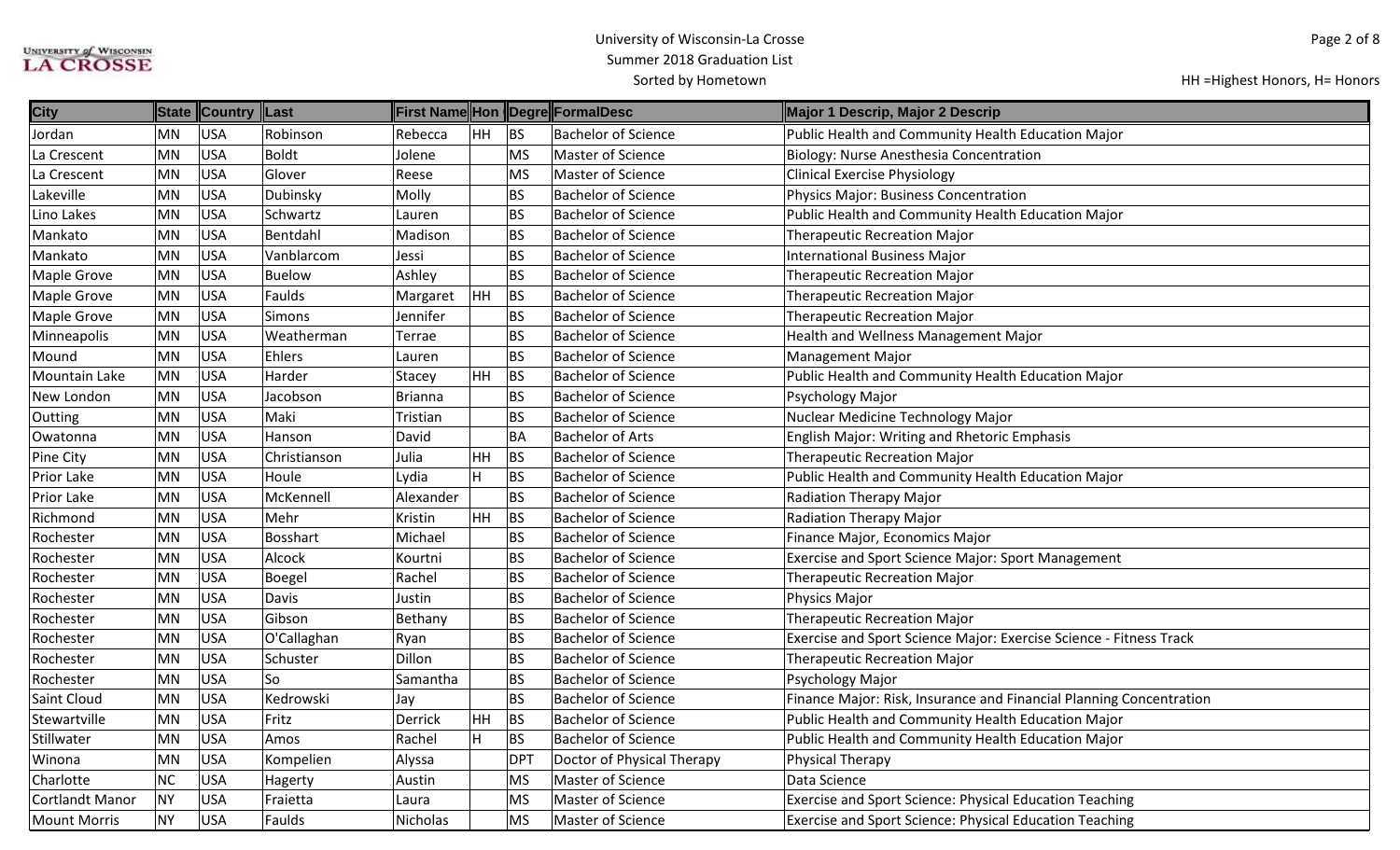Page 3 of 8

| <b>City</b>       |           | State Country Last |                |          |           |           | First Name Hon Degre FormalDesc     | Major 1 Descrip, Major 2 Descrip                                   |
|-------------------|-----------|--------------------|----------------|----------|-----------|-----------|-------------------------------------|--------------------------------------------------------------------|
| Dallas            | <b>TX</b> | USA                | <b>Simmons</b> | Sloane   |           | <b>MS</b> | Master of Science                   | Data Science                                                       |
| Orem              | UT        | USA                | Zimmerman      | Hannah   |           | <b>MS</b> | Master of Science                   | <b>Exercise and Sport Science: Physical Education Teaching</b>     |
| Springfield       | VA        | USA                | Harned         | lan      |           | <b>MS</b> | Master of Science                   | Exercise and Sport Science: Physical Education Teaching            |
| Altoona           | WI        | USA                | Ginder         | Sammy    | H         | <b>BS</b> | <b>Bachelor of Science</b>          | <b>Therapeutic Recreation Major</b>                                |
| Antigo            | WI        | USA                | Tincher        | Kirsten  |           | <b>BS</b> | <b>Bachelor of Science</b>          | <b>Therapeutic Recreation Major</b>                                |
| Appleton          | WI        | USA                | Babcock        | Jonathon |           | <b>BS</b> | <b>Bachelor of Science</b>          | Early Childhood through Middle Childhood Education Major           |
| Appleton          | WI        | USA                | Kandler        | Collin   | HH        | <b>BS</b> | <b>Bachelor of Science</b>          | Biology Major: Biomedical Science Concentration                    |
| Appleton          | WI        | USA                | Wypiszynski    | Emily    |           | <b>BS</b> | <b>Bachelor of Science</b>          | <b>Exercise and Sport Science Major: Sport Management</b>          |
| Baraboo           | WI        | USA                | Carignan       | Jessie   | H         | <b>BS</b> | <b>Bachelor of Science</b>          | Exercise and Sport Science Major: Exercise Science - Fitness Track |
| <b>Baraboo</b>    | WI        | USA                | Klaas          | Victoria |           |           | MSED Master of Science in Education | School Psychology                                                  |
| Belleville        | WI        | USA                | Cox            | Jennifer |           | <b>MS</b> | Master of Science                   | Data Science                                                       |
| Benton            | WI        | USA                | White          | Benjamin |           | <b>BS</b> | <b>Bachelor of Science</b>          | <b>Exercise and Sport Science Major: Sport Management</b>          |
| <b>Berlin</b>     | WI        | USA                | Mueller        | Celia    | <b>HH</b> | BS        | <b>Bachelor of Science</b>          | <b>Therapeutic Recreation Major</b>                                |
| <b>Big Bend</b>   | WI        | USA                | Ulrich         | Dylan    |           | <b>BS</b> | <b>Bachelor of Science</b>          | <b>Finance Major</b>                                               |
| <b>Brookfield</b> | WI        | USA                | <b>Bublitz</b> | Alaina   |           | <b>BS</b> | <b>Bachelor of Science</b>          | <b>Therapeutic Recreation Major</b>                                |
| Brookfield        | WI        | USA                | Carstens       | Bradley  |           | <b>BS</b> | <b>Bachelor of Science</b>          | Physics Major                                                      |
| <b>Brookfield</b> | WI        | USA                | Mark           | Jenna    | HH        | BS        | <b>Bachelor of Science</b>          | <b>Marketing Major</b>                                             |
| <b>Brookfield</b> | WI        | USA                | Wissing        | Natalie  |           | <b>BS</b> | <b>Bachelor of Science</b>          | <b>Recreation Management Major</b>                                 |
| Cedar Grove       | WI        | USA                | Duenk          | Jericho  |           | <b>BS</b> | <b>Bachelor of Science</b>          | <b>Marketing Major</b>                                             |
| Centuria          | WI        | USA                | Luepke         | Ella     | H         | <b>BS</b> | <b>Bachelor of Science</b>          | Recreation Management Major: Outdoor Recreation Emphasis           |
| Chaseburg         | WI        | USA                | Midtlien       | Abby     |           | <b>BS</b> | <b>Bachelor of Science</b>          | <b>Accountancy Major</b>                                           |
| Clintonville      | WI        | USA                | Weatherwax     | Adam     | <b>HH</b> | BS        | <b>Bachelor of Science</b>          | <b>Radiation Therapy Major</b>                                     |
| Colby             | WI        | USA                | Haas           | Micaela  |           | <b>MS</b> | Master of Science                   | Microbiology                                                       |
| Colgate           | WI        | USA                | Cull           | Matthew  |           | <b>BS</b> | <b>Bachelor of Science</b>          | Psychology Major                                                   |
| Columbus          | WI        | USA                | Sebal          | Amanda   |           | <b>MS</b> | Master of Science                   | Health Education: Community Health Education                       |
| Coon Valley       | WI        | USA                | Weber          | Grace    |           | <b>BS</b> | <b>Bachelor of Science</b>          | <b>Biology Major: Biomedical Science Concentration</b>             |
| Crivitz           | WI        | USA                | Hucek          | Ruth     |           | <b>BS</b> | <b>Bachelor of Science</b>          | Recreation Management Major: Community-Based Recreation Emphasis   |
| Cumberland        | WI        | USA                | Olson          | Jocelyn  |           | AA        | Associate                           | <b>Associate Degree</b>                                            |
| Cushing           | WI        | USA                | Thomfohrda     | Brittany |           | <b>MS</b> | Master of Science                   | Exercise and Sport Science: Physical Education Teaching            |
| Custer            | WI        | USA                | Simonis        | Brooke   |           | <b>BS</b> | <b>Bachelor of Science</b>          | Radiation Therapy Major                                            |
| De Forest         | WI        | USA                | Zilker         | Rachel   |           | BS.       | <b>Bachelor of Science</b>          | Mathematics Major                                                  |
| De Pere           | WI        | USA                | Nagel          | Megan    |           | <b>BS</b> | <b>Bachelor of Science</b>          | Nuclear Medicine Technology Major                                  |
| Delafield         | WI        | USA                | Hull           | Lauren   |           | <b>BS</b> | <b>Bachelor of Science</b>          | Exercise and Sport Science Major: Exercise Science - Fitness Track |
| Delafield         | WI        | USA                | Jensen         | Maquel   |           | <b>MS</b> | Master of Science                   | <b>Clinical Exercise Physiology</b>                                |
| Eagle             | WI        | USA                | Bartolotta     | Lori     | HH        | BS        | <b>Bachelor of Science</b>          | Health and Wellness Management Major                               |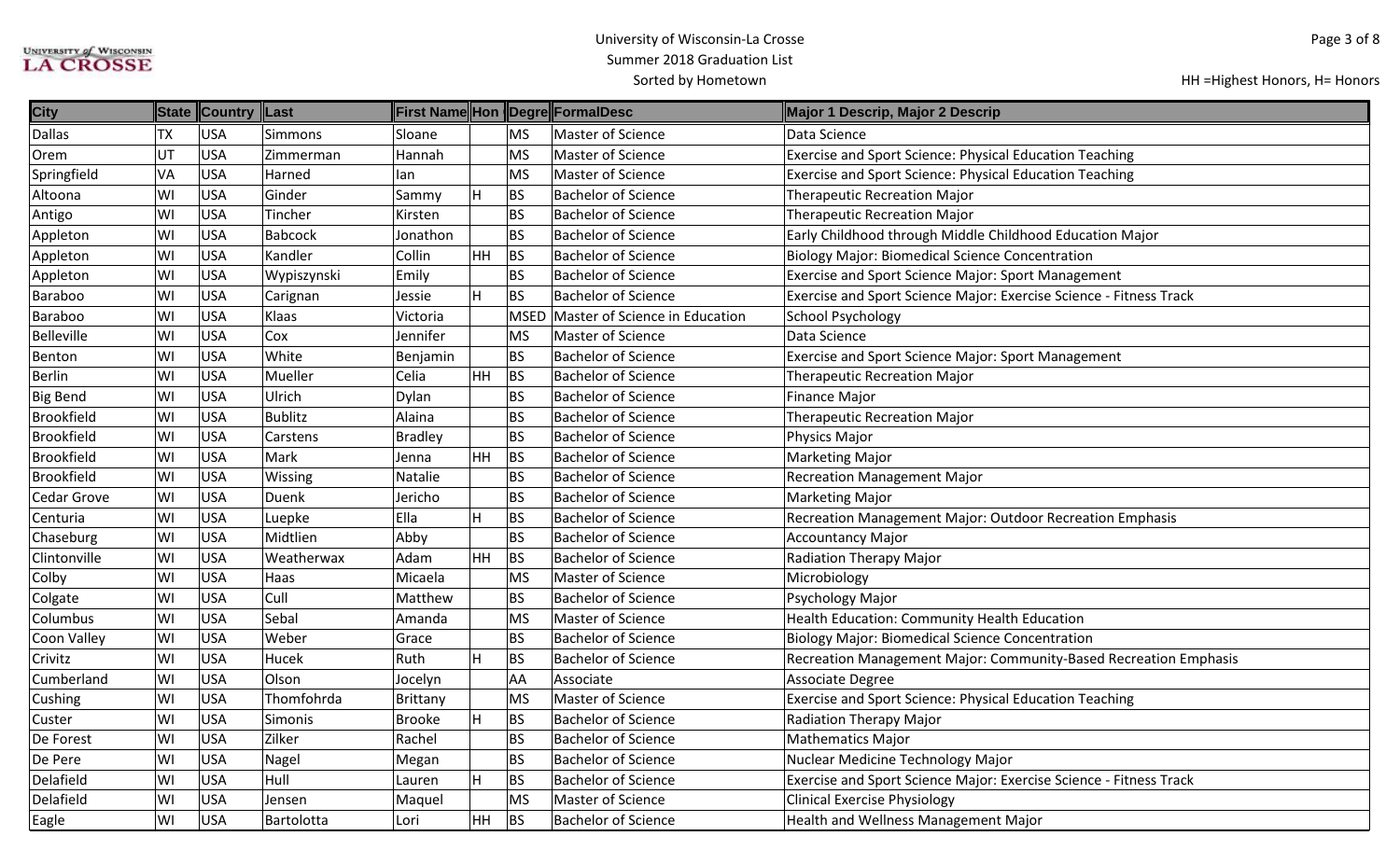| <b>City</b>          |     | State Country Last |                    |                 |           |           | First Name Hon Degre FormalDesc | Major 1 Descrip, Major 2 Descrip                                            |
|----------------------|-----|--------------------|--------------------|-----------------|-----------|-----------|---------------------------------|-----------------------------------------------------------------------------|
| East Troy            | lwı | <b>USA</b>         | Atchison           | Rachel          |           | BS        | <b>Bachelor of Science</b>      | Public Health and Community Health Education Major                          |
| East Troy            | lwı | <b>USA</b>         | Bower              | Julia           |           | <b>BS</b> | <b>Bachelor of Science</b>      | <b>Radiation Therapy Major</b>                                              |
| Eau Claire           | lwı | <b>USA</b>         | Bourget            | Allyson         | lH.       | <b>BS</b> | <b>Bachelor of Science</b>      | Radiation Therapy Major                                                     |
| Eau Claire           | WI  | <b>USA</b>         | Gardner            | Joseph          |           | <b>BS</b> | <b>Bachelor of Science</b>      | Public Health and Community Health Education Major                          |
| Eau Claire           | WI  | <b>USA</b>         | Morning            | Grace           |           | <b>BS</b> | <b>Bachelor of Science</b>      | <b>Therapeutic Recreation Major</b>                                         |
| Edgar                | WI  | <b>USA</b>         | Cline              | Caleb           |           | <b>BS</b> | <b>Bachelor of Science</b>      | Radiation Therapy Major                                                     |
| Edgar                | WI  | <b>USA</b>         | Schneeberger       | Zachary         |           | BS        | <b>Bachelor of Science</b>      | Exercise and Sport Science Major: Exercise Science - Fitness Track          |
| Fennimore            | lwı | <b>USA</b>         | Hertrampf          | Brock           |           | BS        | <b>Bachelor of Science</b>      | Exercise and Sport Science Major: Exercise Science - Fitness Track          |
| Fitchburg            | WI  | <b>USA</b>         | Banzhaf            | Leslie          | <b>HH</b> | <b>BS</b> | <b>Bachelor of Science</b>      | Therapeutic Recreation Major, Spanish Major                                 |
| Fort Atkinson        | WI  | <b>USA</b>         | Brown              | Nikolas         |           | <b>BS</b> | <b>Bachelor of Science</b>      | Exercise and Sport Science Major: Exercise Science - Fitness Track          |
| Fort Atkinson        | WI  | <b>USA</b>         | Heinz              | Nicole          | HH        | <b>BS</b> | <b>Bachelor of Science</b>      | Psychology Major                                                            |
| Fort Atkinson        | lwı | <b>USA</b>         | Nathan             | Courtney        |           | BS        | <b>Bachelor of Science</b>      | Public Health and Community Health Education Major                          |
| <b>Fountain City</b> | lwı | <b>USA</b>         | Lyga               | Tanner          |           | BS        | <b>Bachelor of Science</b>      | <b>Recreation Management Major: Generalist Emphasis</b>                     |
| Franklin             | WI  | <b>USA</b>         | Schreiter          | Abigail         |           | BS        | <b>Bachelor of Science</b>      | <b>Biology Major: Biomedical Science Concentration</b>                      |
| Franksville          | lwı | <b>USA</b>         | Stiemsma           | Riley           |           | BS        | <b>Bachelor of Science</b>      | Economics Major                                                             |
| Franksville          | WI  | <b>USA</b>         | Wallig             | Andi            |           | <b>BS</b> | <b>Bachelor of Science</b>      | Nuclear Medicine Technology Major                                           |
| Fredonia             | lwı | <b>USA</b>         | <b>Brouillette</b> | Ethan           | HH        | BS        | <b>Bachelor of Science</b>      | Public Health and Community Health Education Major                          |
| Galesville           | WI  | <b>USA</b>         | Zollweg            | Albert          |           | <b>BS</b> | <b>Bachelor of Science</b>      | Exercise and Sport Science Major: Exercise Science - Fitness Track          |
| Glen Flora           | lwı | <b>USA</b>         | Novakovic          | Rachel          |           | BS        | <b>Bachelor of Science</b>      | <b>Therapeutic Recreation Major</b>                                         |
| Green Bay            | lwı | <b>USA</b>         | Fenton             | <b>Nicholas</b> |           | <b>BS</b> | <b>Bachelor of Science</b>      | <b>International Business Major</b>                                         |
| Green Bay            | lwı | <b>USA</b>         | LeMense            | Holly           |           | <b>BS</b> | <b>Bachelor of Science</b>      | Exercise and Sport Science Major: Exercise Science - Fitness Track          |
| Hartford             | lwı | <b>USA</b>         | <b>Becker</b>      | Jeffrey         | lн.       | <b>BS</b> | <b>Bachelor of Science</b>      | Physics Major                                                               |
| Hartford             | WI  | <b>USA</b>         | Kaye               | Angealic        | HH        | BS        | <b>Bachelor of Science</b>      | <b>Therapeutic Recreation Major</b>                                         |
| Hartland             | WI  | <b>USA</b>         | Stelpflug          | Morgan          |           | BS        | <b>Bachelor of Science</b>      | Public Health and Community Health Education Major                          |
| Hazel Green          | WI  | <b>USA</b>         | Batteram           | Kelsey          |           | <b>BS</b> | <b>Bachelor of Science</b>      | Exercise and Sport Science Major: Exercise Science - Pre-professional Track |
| Highland             | lwı | <b>USA</b>         | <b>Stanek</b>      | Mallory         |           | BS        | <b>Bachelor of Science</b>      | Psychology Major                                                            |
| Hilbert              | lwı | <b>USA</b>         | Linzmeier          | Kristen         |           | MS        | Master of Science               | <b>Clinical Exercise Physiology</b>                                         |
| Holmen               | WI  | <b>USA</b>         | Xiong              | Yer             |           | <b>BA</b> | <b>Bachelor of Arts</b>         | Women's Studies Major                                                       |
| Holmen               | WI  | <b>USA</b>         | Yanzer             | Hillary         |           | <b>BS</b> | <b>Bachelor of Science</b>      | Sociology Major                                                             |
| Hortonville          | lwı | <b>USA</b>         | Dorsey             | Wayne           |           | BS        | <b>Bachelor of Science</b>      | <b>Therapeutic Recreation Major</b>                                         |
| Hubertus             | lwı | <b>USA</b>         | <b>Heling</b>      | Nicole          | ΙH.       | BS        | <b>Bachelor of Science</b>      | Public Health and Community Health Education Major                          |
| Hudson               | WI  | <b>USA</b>         | Blaser             | Elizabeth       |           | <b>BS</b> | <b>Bachelor of Science</b>      | Sociology Major                                                             |
| Hudson               | WI  | <b>USA</b>         | Little             | <b>Brooke</b>   |           | BS        | <b>Bachelor of Science</b>      | <b>Marketing Major</b>                                                      |
| Iola                 | lwı | <b>USA</b>         | Gauerke            | Natalie         |           | <b>BS</b> | <b>Bachelor of Science</b>      | Exercise and Sport Science Major: Exercise Science - Fitness Track          |
| Iola                 | WI  | <b>USA</b>         | Honken             | Kyle            |           | <b>BS</b> | <b>Bachelor of Science</b>      | Management Major                                                            |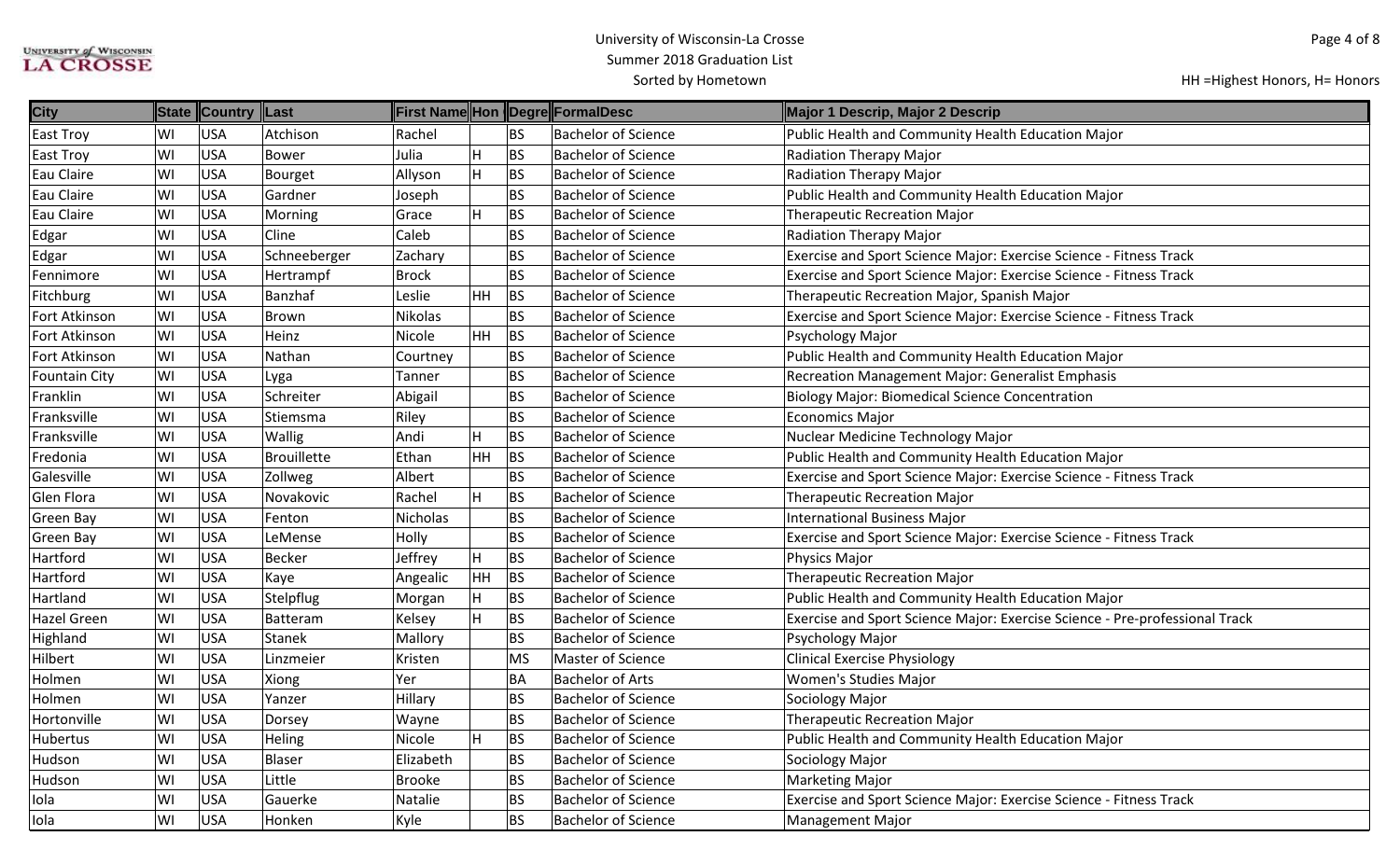| <b>City</b>          |     | State Country Last |                 |              |    |            | First Name Hon Degre FormalDesc          | Major 1 Descrip, Major 2 Descrip                                            |
|----------------------|-----|--------------------|-----------------|--------------|----|------------|------------------------------------------|-----------------------------------------------------------------------------|
| Iola                 | WI  | <b>USA</b>         | Huettner        | <b>Brady</b> |    | BS         | <b>Bachelor of Science</b>               | Exercise and Sport Science Major: Exercise Science - Fitness Track          |
| Janesville           | WI  | <b>USA</b>         | Gunn            | Christine    | H  | BS         | <b>Bachelor of Science</b>               | Public Health and Community Health Education Major, Spanish Major           |
| <b>Junction City</b> | WI  | <b>USA</b>         | Hinkle          | Chandra      |    | BS         | <b>Bachelor of Science</b>               | <b>Therapeutic Recreation Major</b>                                         |
| Kenosha              | lwı | USA                | Pfantz          | Andrew       |    | BS         | <b>Bachelor of Science</b>               | <b>Therapeutic Recreation Major</b>                                         |
| Kenosha              | WI  | <b>USA</b>         | Servetnyk       | Rostislav    |    | BS         | <b>Bachelor of Science</b>               | Public Health and Community Health Education Major                          |
| La Crosse            | lwı | <b>USA</b>         | Kisting         | Bridget      |    | BA         | <b>Bachelor of Arts</b>                  | Political Science Major, Public Administration Major                        |
| La Crosse            | WI  | <b>USA</b>         | Arndt           | Logan        |    | <b>BS</b>  | <b>Bachelor of Science</b>               | <b>Exercise and Sport Science Major: Sport Management</b>                   |
| La Crosse            | lwı | <b>USA</b>         | Badje           | Shanna       |    | <b>MS</b>  | Master of Science                        | Biology: Nurse Anesthesia Concentration                                     |
| La Crosse            | WI  | <b>USA</b>         | <b>Brainard</b> | Max!         |    | <b>MS</b>  | Master of Science                        | Biology: Nurse Anesthesia Concentration                                     |
| La Crosse            | lwı | <b>USA</b>         | Brown           | Bailey       | H  | BS         | <b>Bachelor of Science</b>               | Public Health and Community Health Education Major                          |
| La Crosse            | lwı | <b>USA</b>         | Carlson         | Sonny        |    | <b>MS</b>  | Master of Science                        | Biology: Nurse Anesthesia Concentration                                     |
| La Crosse            | WI  | <b>USA</b>         | Coen            | Joy          |    | BS         | <b>Bachelor of Science</b>               | <b>Therapeutic Recreation Major</b>                                         |
| La Crosse            | lwı | <b>USA</b>         | Fischer         | Brad         |    | BS         | <b>Bachelor of Science</b>               | Finance Major                                                               |
| La Crosse            | WI  | <b>USA</b>         | Gasper          | Joseph       |    | BS         | <b>Bachelor of Science</b>               | Management Major                                                            |
| La Crosse            | WI  | <b>USA</b>         | Gelatt          | Angela       |    | <b>MPH</b> | <b>Master of Public Health</b>           | Community Health Education: Public Health                                   |
| La Crosse            | WI  | <b>USA</b>         | Green           | Addy         |    |            | MSED Master of Science in Education      | <b>School Psychology</b>                                                    |
| La Crosse            | lwı | <b>USA</b>         | Guttmacher      | Breanna      |    | <b>BS</b>  | <b>Bachelor of Science</b>               | Nuclear Medicine Technology Major                                           |
| La Crosse            | lwı | <b>USA</b>         | McKinney        | Holly        |    | <b>BS</b>  | <b>Bachelor of Science</b>               | Public Health and Community Health Education Major                          |
| La Crosse            | WI  | <b>USA</b>         | Michlig         | Hannah       |    | <b>BS</b>  | <b>Bachelor of Science</b>               | Public Health and Community Health Education Major                          |
| La Crosse            | lwı | <b>USA</b>         | Moe             | Allison      |    | BS         | <b>Bachelor of Science</b>               | <b>International Business Major</b>                                         |
| La Crosse            | WI  | <b>USA</b>         | Nolden          | Jade         |    | BS         | <b>Bachelor of Science</b>               | <b>Therapeutic Recreation Major</b>                                         |
| La Crosse            | lwı | <b>USA</b>         | Schlabach       | John         |    | BS         | <b>Bachelor of Science</b>               | Exercise and Sport Science Major: Sport Management                          |
| La Crosse            | lwı | <b>USA</b>         | Shaurette       | Mariah       | lн | <b>BS</b>  | <b>Bachelor of Science</b>               | Public Health and Community Health Education Major                          |
| La Crosse            | WI  | <b>USA</b>         | Sneath          | Tia          |    | <b>BS</b>  | <b>Bachelor of Science</b>               | <b>Recreation Management Major</b>                                          |
| La Crosse            | lwı | <b>USA</b>         | Snyder          | Haley        |    | <b>BS</b>  | <b>Bachelor of Science</b>               | <b>Therapeutic Recreation Major</b>                                         |
| La Crosse            | WI  | <b>USA</b>         | Tait            | Jordan       |    | <b>MS</b>  | Master of Science                        | Biology: Nurse Anesthesia Concentration                                     |
| La Crosse            | WI  | <b>USA</b>         | Tolokken        | Katie        |    | <b>MBA</b> | <b>Master of Business Administration</b> | <b>Master of Business Administration</b>                                    |
| La Crosse            | WI  | <b>USA</b>         | Wirt            | Heidi        |    | <b>BS</b>  | <b>Bachelor of Science</b>               | <b>Biology Major</b>                                                        |
| Ladysmith            | WI  | <b>USA</b>         | Larson          | Eric         |    | <b>BS</b>  | <b>Bachelor of Science</b>               | Management Major                                                            |
| Ladysmith            | lwı | <b>USA</b>         | Zuck            | Brittnee     |    | BS         | <b>Bachelor of Science</b>               | Radiation Therapy Major                                                     |
| Lake Geneva          | lwı | <b>USA</b>         | Krien           | Peter        | H  | <b>BS</b>  | <b>Bachelor of Science</b>               | Radiation Therapy Major                                                     |
| Lake Mills           | WI  | <b>USA</b>         | DeNoyer         | Elise        |    | BS         | <b>Bachelor of Science</b>               | Psychology Major                                                            |
| Lake Mills           | lwı | USA                | Seeburger       | Ashley       |    | BS         | <b>Bachelor of Science</b>               | Exercise and Sport Science Major: Exercise Science - Pre-professional Track |
| Lomira               | lwı | USA                | Knuth           | Matthew      |    | <b>BS</b>  | <b>Bachelor of Science</b>               | Exercise and Sport Science Major: Exercise Science - Fitness Track          |
| Madison              | WI  | USA                | <b>Bayer</b>    | Laura        |    | <b>MS</b>  | Master of Science                        | Biology: Nurse Anesthesia Concentration                                     |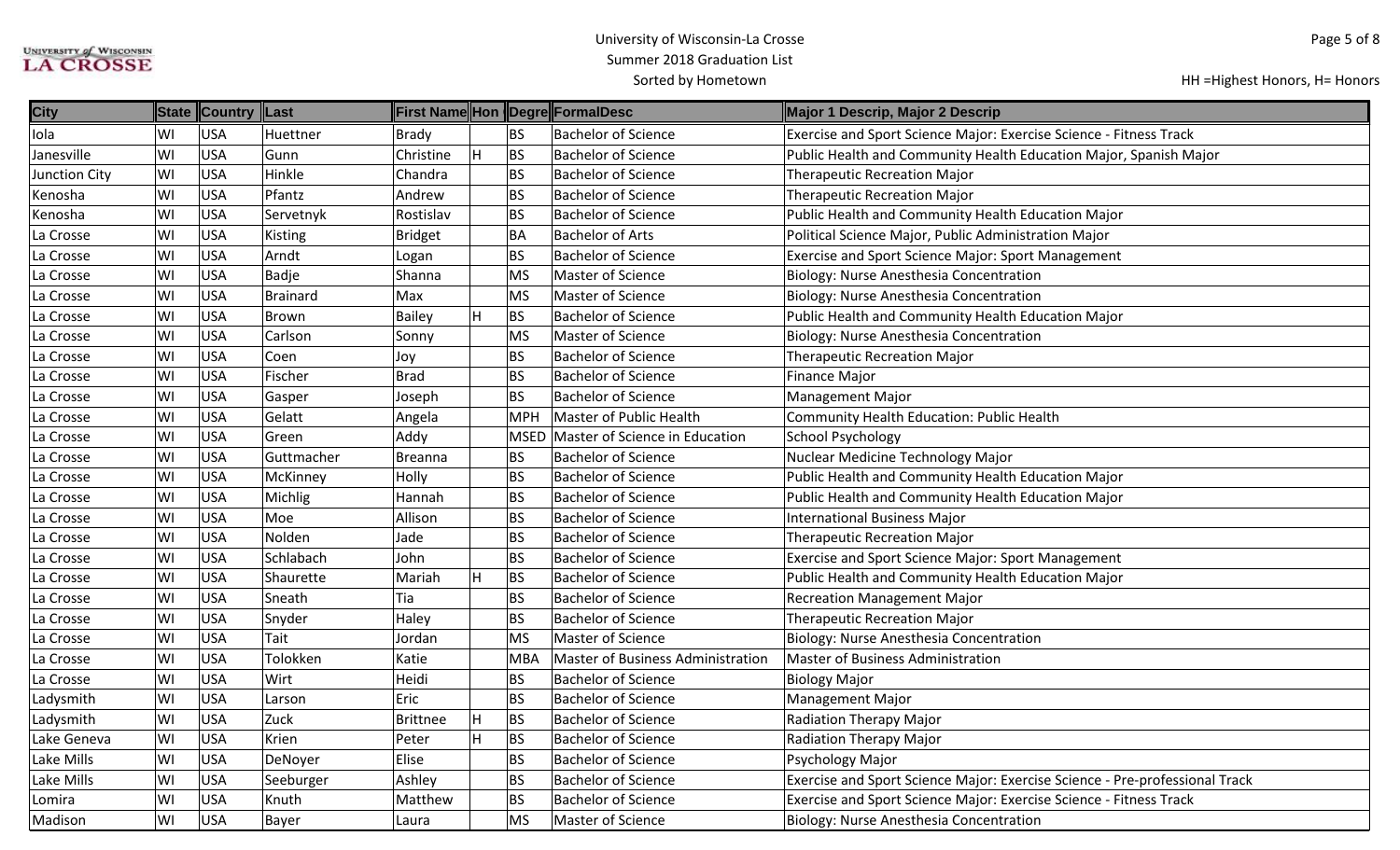| <b>City</b>            |    | State Country Last |                   |           |    |             | <b>First Name Hon Degre FormalDesc</b> | Major 1 Descrip, Major 2 Descrip                                            |
|------------------------|----|--------------------|-------------------|-----------|----|-------------|----------------------------------------|-----------------------------------------------------------------------------|
| Madison                | WI | <b>USA</b>         | Johnson           | Sadie     |    | <b>BS</b>   | <b>Bachelor of Science</b>             | Exercise and Sport Science Major: Exercise Science - Fitness Track          |
| Madison                | WI | <b>USA</b>         | Montiel Zamora    | Samuel    |    | <b>BS</b>   | <b>Bachelor of Science</b>             | Recreation Management Major: Community-Based Recreation Emphasis            |
| Malone                 | WI | <b>USA</b>         | <b>Diederichs</b> | Shannon   | H  | <b>BS</b>   | <b>Bachelor of Science</b>             | <b>Radiation Therapy Major</b>                                              |
| Manawa                 | WI | <b>USA</b>         | Griffin           | Garret    |    | <b>BS</b>   | <b>Bachelor of Science</b>             | Exercise and Sport Science Major: Sport Management                          |
| Manitowoc              | WI | <b>USA</b>         | Jurgens           | Patrick   |    | <b>BS</b>   | <b>Bachelor of Science</b>             | Exercise and Sport Science Major: Exercise Science - Fitness Track          |
| Marathon               | WI | <b>USA</b>         | Stieber           | Jordan    |    | <b>BS</b>   | <b>Bachelor of Science</b>             | Exercise and Sport Science Major: Sport Management                          |
| Mauston                | WI | <b>USA</b>         | Priest            | Hali      |    | <b>BS</b>   | <b>Bachelor of Science</b>             | Nuclear Medicine Technology Major                                           |
| Mc Farland             | WI | <b>USA</b>         | Mueting           | Joelle    | H  | BS          | <b>Bachelor of Science</b>             | <b>Radiation Therapy Major</b>                                              |
| Mc Farland             | WI | <b>USA</b>         | Wendt             | Kayla     |    | <b>BS</b>   | <b>Bachelor of Science</b>             | <b>Marketing Major</b>                                                      |
| Medford                | WI | <b>USA</b>         | <b>Bucki</b>      | Lindsey   |    | <b>MSED</b> | Master of Science in Education         | <b>School Psychology</b>                                                    |
| Medford                | WI | <b>USA</b>         | Kuhn              | Maddison  |    | <b>BS</b>   | <b>Bachelor of Science</b>             | Exercise and Sport Science Major: Exercise Science - Pre-professional Track |
| Mellen                 | WI | <b>USA</b>         | Ellias            | Meg       |    | <b>BS</b>   | <b>Bachelor of Science</b>             | Exercise and Sport Science Major: Exercise Science - Fitness Track          |
| Menomonee Falls        | W  | <b>USA</b>         | <b>Bassler</b>    | Erika     | HH | BS          | <b>Bachelor of Science</b>             | <b>Radiation Therapy Major</b>                                              |
| Menomonie              | WI | <b>USA</b>         | Borgstrom         | Turner    |    | <b>BS</b>   | <b>Bachelor of Science</b>             | <b>Management Major</b>                                                     |
| Mequon                 | WI | <b>USA</b>         | Liberman          | Carmel    |    | <b>BS</b>   | <b>Bachelor of Science</b>             | Management Major                                                            |
| Middleton              | WI | <b>USA</b>         | <b>Becker</b>     | Kate      |    | <b>BS</b>   | <b>Bachelor of Science</b>             | <b>Finance Major</b>                                                        |
| Middleton              | WI | <b>USA</b>         | Torresani         | Andrew    |    | <b>BS</b>   | <b>Bachelor of Science</b>             | Exercise and Sport Science Major: Exercise Science - Pre-professional Track |
| Monroe                 | WI | <b>USA</b>         | Paulson           | Trevor    |    | BS          | <b>Bachelor of Science</b>             | Philosophy Major                                                            |
| Monroe                 | WI | <b>USA</b>         | Peterson          | Craig     |    | <b>MS</b>   | Master of Science                      | Biology: Nurse Anesthesia Concentration                                     |
| Monroe                 | WI | <b>USA</b>         | Voegeli           | Treona    |    | <b>BS</b>   | <b>Bachelor of Science</b>             | <b>Marketing Major</b>                                                      |
| <b>Mount Pleasant</b>  | WI | <b>USA</b>         | Krimmer           | Gabrielle |    | <b>BS</b>   | <b>Bachelor of Science</b>             | <b>Radiation Therapy Major</b>                                              |
| Neenah                 | WI | <b>USA</b>         | <b>Binning</b>    | Jamie     |    | <b>MS</b>   | Master of Science                      | <b>Recreation Management</b>                                                |
| Neenah                 | WI | <b>USA</b>         | Craig             | Katherine |    | <b>BS</b>   | <b>Bachelor of Science</b>             | Psychology Major                                                            |
| Neenah                 | WI | <b>USA</b>         | Hayward           | Parker    |    | <b>BS</b>   | <b>Bachelor of Science</b>             | Exercise and Sport Science Major: Exercise Science - Fitness Track          |
| Neillsville            | WI | <b>USA</b>         | Zickert           | Bekkah    |    | <b>BS</b>   | <b>Bachelor of Science</b>             | <b>Biology Major</b>                                                        |
| Nekoosa                | WI | <b>USA</b>         | Humphrey          | Hailey    |    | <b>BS</b>   | <b>Bachelor of Science</b>             | <b>Biology Major</b>                                                        |
| Neosho                 | WI | <b>USA</b>         | Knight            | Madeline  |    | <b>BS</b>   | <b>Bachelor of Science</b>             | Management Major                                                            |
| New Berlin             | WI | <b>USA</b>         | Rickard           | Taylor    |    | <b>BS</b>   | <b>Bachelor of Science</b>             | <b>Therapeutic Recreation Major</b>                                         |
| New London             | WI | <b>USA</b>         | Gonnering         | Lindsy    |    | <b>BS</b>   | <b>Bachelor of Science</b>             | <b>Therapeutic Recreation Major</b>                                         |
| New London             | WI | <b>USA</b>         | Kerstner          | Sydney    |    | <b>BS</b>   | <b>Bachelor of Science</b>             | Therapeutic Recreation Major                                                |
| New London             | WI | <b>USA</b>         | Malliet           | Colin     |    | <b>BS</b>   | <b>Bachelor of Science</b>             | Communication Studies Major: Broadcast and Digital Media Emphasis           |
| New Richmond           | WI | <b>USA</b>         | Ferguson          | Carly     |    | <b>BS</b>   | <b>Bachelor of Science</b>             | <b>Radiation Therapy Major</b>                                              |
| North Fond du Lac   WI |    | <b>USA</b>         | Richison          | Matthew   |    | <b>BS</b>   | <b>Bachelor of Science</b>             | <b>Economics Major</b>                                                      |
| Oak Creek              | WI | <b>USA</b>         | Heiges            | Ashley    |    | <b>BS</b>   | <b>Bachelor of Science</b>             | Psychology Major                                                            |
| Oak Creek              | WI | <b>USA</b>         | Hubatch           | Joshua    |    | <b>BS</b>   | <b>Bachelor of Science</b>             | Exercise and Sport Science Major: Sport Management                          |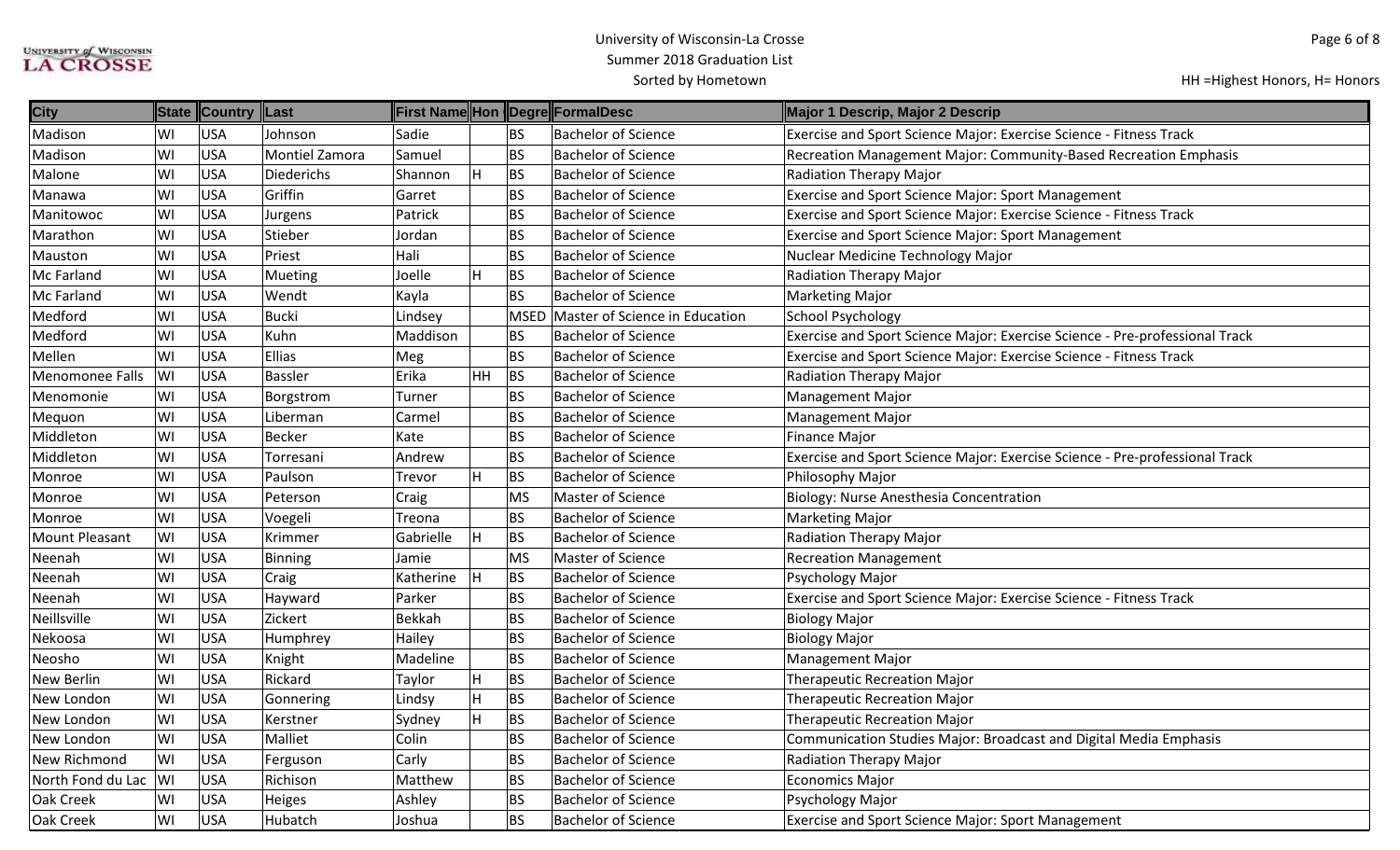| <b>City</b>            |     | State Country Last |                 |               |    |             | First Name Hon Degre FormalDesc | Major 1 Descrip, Major 2 Descrip                                   |
|------------------------|-----|--------------------|-----------------|---------------|----|-------------|---------------------------------|--------------------------------------------------------------------|
| Onalaska               | lwı | <b>USA</b>         | Fredrick        | Joey          |    | <b>CERT</b> | Certificate                     | Professional Learning Community                                    |
| Onalaska               | lwı | <b>USA</b>         | Sampson         | Jennifer      |    | <b>BS</b>   | <b>Bachelor of Science</b>      | Public Administration Major                                        |
| Onalaska               | WI  | <b>USA</b>         | Tomter          | Nicole        |    | BA          | <b>Bachelor of Arts</b>         | Sociology Major                                                    |
| Onalaska               | lwı | <b>USA</b>         | Vang            | Keng          |    | <b>BA</b>   | <b>Bachelor of Arts</b>         | Sociology Major                                                    |
| Onalaska               | lwı | <b>USA</b>         | Xiong           | Pao Choua     |    | BS          | <b>Bachelor of Science</b>      | Recreation Management Major: Community-Based Recreation Emphasis   |
| Oshkosh                | WI  | <b>USA</b>         | <b>Brown</b>    | Alyssa        |    | <b>BS</b>   | <b>Bachelor of Science</b>      | <b>Therapeutic Recreation Major</b>                                |
| Oshkosh                | lwı | <b>USA</b>         | Hammerseng      | Shane         |    | <b>BS</b>   | <b>Bachelor of Science</b>      | Nuclear Medicine Technology Major                                  |
| Oshkosh                | WI  | <b>USA</b>         | Kumbalek        | Aron          |    | BS          | <b>Bachelor of Science</b>      | <b>Management Major</b>                                            |
| Pepin                  | WI  | <b>USA</b>         | Raethke         | Charlie       |    | BS          | <b>Bachelor of Science</b>      | <b>Exercise and Sport Science Major: Sport Management</b>          |
| Portage                | WI  | <b>USA</b>         | Schultz         | Kaitlin       |    | <b>BS</b>   | <b>Bachelor of Science</b>      | International Business Major, Spanish Major                        |
| Portage                | WI  | <b>USA</b>         | Paul            | Claire        |    | BS          | <b>Bachelor of Science</b>      | Nuclear Medicine Technology Major                                  |
| Poynette               | lwı | <b>USA</b>         | Redell          | Jack          |    | BS          | <b>Bachelor of Science</b>      | <b>Economics Major</b>                                             |
| Pulaski                | WI  | <b>USA</b>         | Splan           | Alyssa        | HH | BS          | <b>Bachelor of Science</b>      | Nuclear Medicine Technology Major                                  |
| Racine                 | WI  | <b>USA</b>         | Sarkis          | Sierra        |    | <b>BS</b>   | <b>Bachelor of Science</b>      | Management Major, Economics Major                                  |
| Racine                 | WI  | <b>USA</b>         | Lieungh         | Kelsey        |    | BS          | <b>Bachelor of Science</b>      | Public Health and Community Health Education Major                 |
| Racine                 | lwı | <b>USA</b>         | Long            | John          |    | BS          | <b>Bachelor of Science</b>      | Recreation Management Major: Outdoor Recreation Emphasis           |
| Racine                 | lwı | <b>USA</b>         | Reif            | Jamie         | H  | <b>BS</b>   | <b>Bachelor of Science</b>      | Public Health and Community Health Education Major                 |
| Reedsburg              | lwı | <b>USA</b>         | Riebs           | Parker        |    | <b>BS</b>   | <b>Bachelor of Science</b>      | Computer Science Major                                             |
| Rhinelander            | lwı | <b>USA</b>         | Kurilla         | Heather       |    | BS          | <b>Bachelor of Science</b>      | Health and Wellness Management Major                               |
| Rice Lake              | WI  | <b>USA</b>         | Haack           | Susan         |    | BS          | <b>Bachelor of Science</b>      | Public Health and Community Health Education Major                 |
| Richfield              | lwı | <b>USA</b>         | Guthrie         | Emma          | HH | BA          | <b>Bachelor of Arts</b>         | Philosophy Major, English Major: Rhetoric and Writing              |
| <b>Richland Center</b> | WI  | <b>USA</b>         | Wilson          | Mckenzie      |    | <b>BS</b>   | <b>Bachelor of Science</b>      | Recreation Management Major: Community-Based Recreation Emphasis   |
| <b>River Falls</b>     | lwı | <b>USA</b>         | May             | <b>Brett</b>  |    | MS          | <b>Master of Science</b>        | Biology: Nurse Anesthesia Concentration                            |
| <b>River Falls</b>     | lwı | <b>USA</b>         | Nadeau          | <b>Brenan</b> |    | <b>BS</b>   | <b>Bachelor of Science</b>      | Exercise and Sport Science Major: Sport Management                 |
| Sauk City              | lwı | <b>USA</b>         | Chamberlin      | Samuel        |    | <b>BA</b>   | <b>Bachelor of Arts</b>         | Psychology Major                                                   |
| Shawano                | lwı | <b>USA</b>         | Morgan          | Garrick       |    | <b>BS</b>   | <b>Bachelor of Science</b>      | Nuclear Medicine Technology Major                                  |
| Sheboygan              | WI  | <b>USA</b>         | Selk            | Kara          |    | BS          | <b>Bachelor of Science</b>      | Nuclear Medicine Technology Major                                  |
| Sheboygan              | WI  | <b>USA</b>         | Van Calligan    | Tyler         |    | <b>BS</b>   | <b>Bachelor of Science</b>      | Management Major                                                   |
| Slinger                | WI  | <b>USA</b>         | Allen           | Joseph        |    | BS          | <b>Bachelor of Science</b>      | Exercise and Sport Science Major: Exercise Science - Fitness Track |
| <b>Slinger</b>         | lwı | <b>USA</b>         | Gengler         | Samantha H    |    | BS          | <b>Bachelor of Science</b>      | Radiation Therapy Major                                            |
| Slinger                | lwı | USA                | Hafemann        | Alec          |    | <b>BS</b>   | <b>Bachelor of Science</b>      | Exercise and Sport Science Major: Exercise Science - Fitness Track |
| Sobieski               | WI  | <b>USA</b>         | <b>Bablitch</b> | Nicole        |    | BS          | <b>Bachelor of Science</b>      | Microbiology Major: Biomedical Concentration                       |
| Somerset               | lwı | <b>USA</b>         | Krieglmeier     | Megan         |    | BS          | <b>Bachelor of Science</b>      | Public Health and Community Health Education Major                 |
| Sparta                 | lwı | <b>USA</b>         | Molland         | Miranda       |    | <b>BS</b>   | <b>Bachelor of Science</b>      | <b>Therapeutic Recreation Major</b>                                |
| Stanley                | WI  | <b>USA</b>         | Ericksen        | Michael       |    | <b>BS</b>   | <b>Bachelor of Science</b>      | Public Health and Community Health Education Major                 |